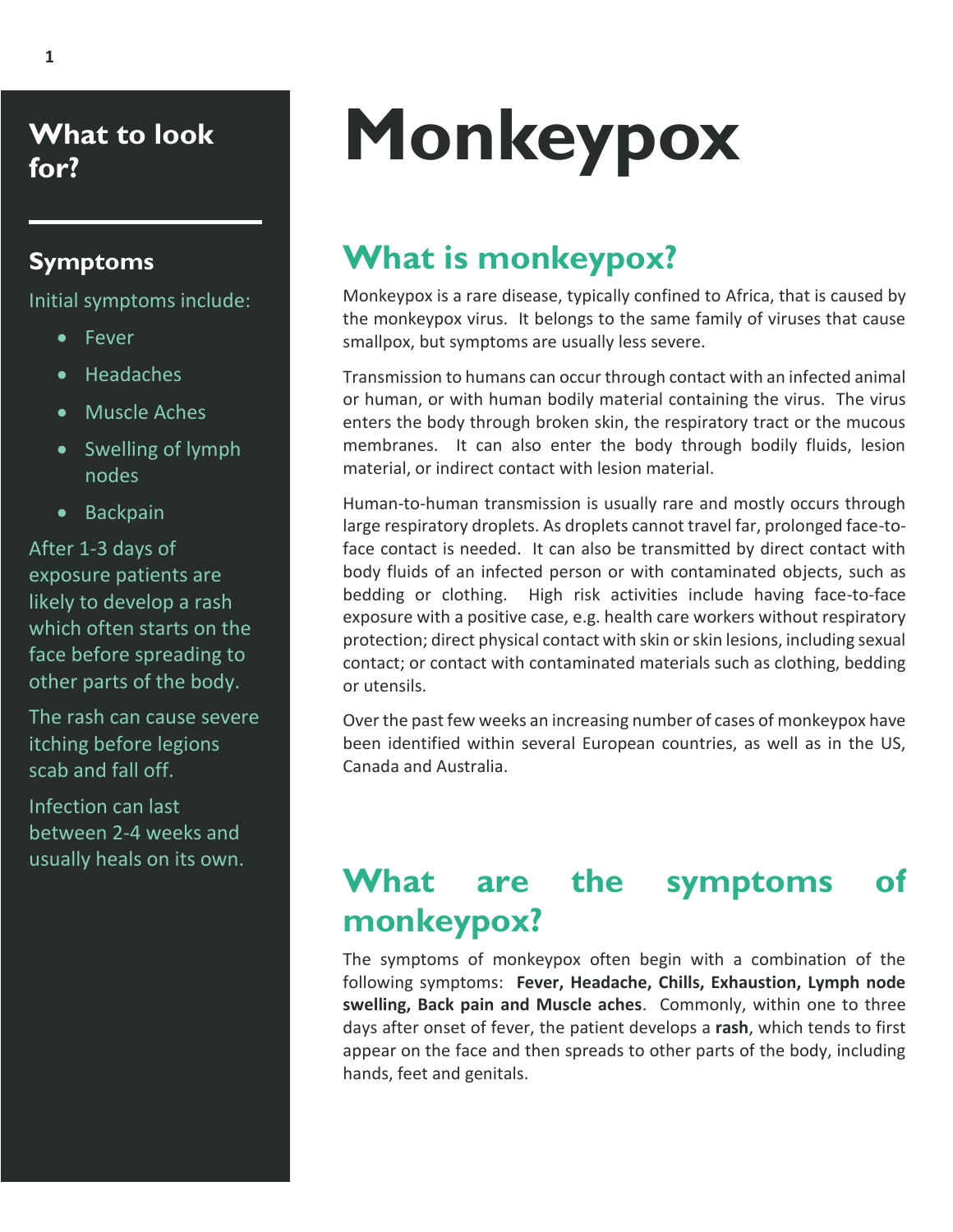

*Typical legions forming on different skin types*

*-symptoms-treatment-and-other-details-11652176430457.html* 

### **What can I do to avoid being infected?**

Individuals can reduce their risk of infection by limiting close and direct physical contact with people who are unwell, especially if they have suspected or confirmed monkeypox infection. It is always important to maintain good hand hygiene and regularly clean your hands with soap and water or an alcohol-based hand rub, especially after contact with someone who has symptoms.